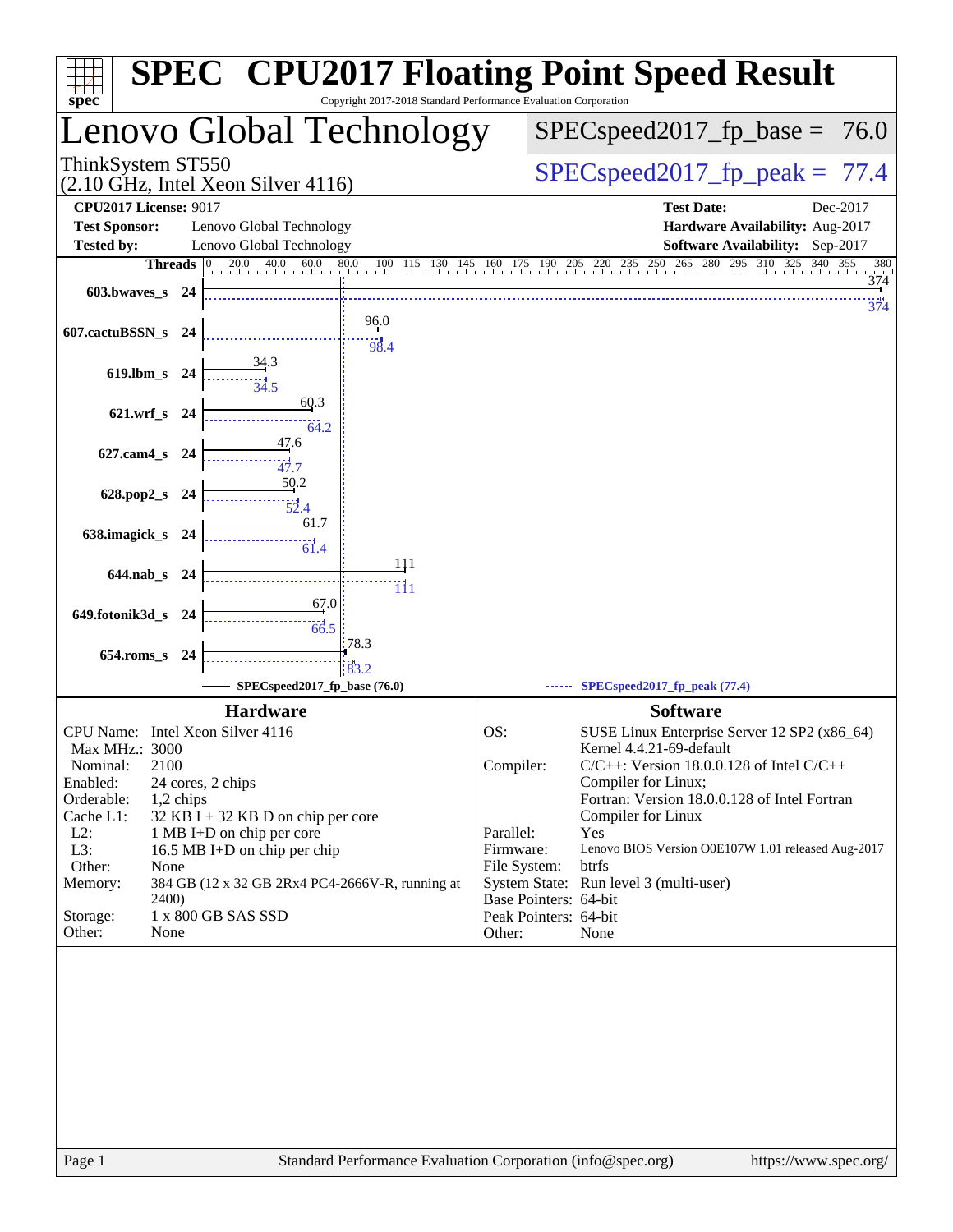

# Lenovo Global Technology

(2.10 GHz, Intel Xeon Silver 4116)

ThinkSystem ST550  $SPEC speed2017$  fp\_peak = 77.4

 $SPECspeed2017_fp\_base = 76.0$ 

**[Test Sponsor:](http://www.spec.org/auto/cpu2017/Docs/result-fields.html#TestSponsor)** Lenovo Global Technology **[Hardware Availability:](http://www.spec.org/auto/cpu2017/Docs/result-fields.html#HardwareAvailability)** Aug-2017 **[Tested by:](http://www.spec.org/auto/cpu2017/Docs/result-fields.html#Testedby)** Lenovo Global Technology **[Software Availability:](http://www.spec.org/auto/cpu2017/Docs/result-fields.html#SoftwareAvailability)** Sep-2017

**[CPU2017 License:](http://www.spec.org/auto/cpu2017/Docs/result-fields.html#CPU2017License)** 9017 **[Test Date:](http://www.spec.org/auto/cpu2017/Docs/result-fields.html#TestDate)** Dec-2017

## **[Results Table](http://www.spec.org/auto/cpu2017/Docs/result-fields.html#ResultsTable)**

|                                    | <b>Base</b>    |                |       |                |       | <b>Peak</b>    |       |                |                |              |                |              |                |              |
|------------------------------------|----------------|----------------|-------|----------------|-------|----------------|-------|----------------|----------------|--------------|----------------|--------------|----------------|--------------|
| <b>Benchmark</b>                   | <b>Threads</b> | <b>Seconds</b> | Ratio | <b>Seconds</b> | Ratio | <b>Seconds</b> | Ratio | <b>Threads</b> | <b>Seconds</b> | <b>Ratio</b> | <b>Seconds</b> | <b>Ratio</b> | <b>Seconds</b> | <b>Ratio</b> |
| 603.bwayes s                       | 24             | 158            | 374   | 158            | 373   | 158            | 374   | 24             | 158            | 374          | 157            | 375          | 158            | 373          |
| 607.cactuBSSN s                    | 24             | 173            | 96.3  | 174            | 96.0  | 174            | 95.8  | 24             | 170            | 97.9         | 169            | 98.7         | 169            | 98.4         |
| $619.1$ bm s                       | 24             | 153            | 34.2  | 153            | 34.3  | 152            | 34.4  | 24             | 153            | 34.2         | 152            | 34.5         | 151            | 34.7         |
| $621.wrf$ s                        | 24             | 221            | 59.9  | 219            | 60.3  | 219            | 60.3  | 24             | 206            | 64.2         | 206            | 64.4         | 206            | 64.2         |
| $627$ .cam $4$ s                   | 24             | 186            | 47.6  | 186            | 47.7  | 186            | 47.6  | 24             | 186            | 47.7         | 186            | 47.7         | 186            | 47.6         |
| $628.pop2_s$                       | 24             | 238            | 50.0  | 235            | 50.5  | 237            | 50.2  | 24             | 227            | 52.3         | 227            | 52.4         | 226            | 52.5         |
| 638.imagick_s                      | 24             | 234            | 61.7  | 234            | 61.6  | 234            | 61.7  | 24             | 236            | 61.2         | 234            | 61.7         | 235            | 61.4         |
| $644$ .nab s                       | 24             | 157            | 111   | 157            | 111   | 157            | 111   | 24             | 157            | 111          | 157            | <u> 111</u>  | 157            | 111          |
| 649.fotonik3d s                    | 24             | 138            | 66.0  | 136            | 67.1  | 136            | 67.0  | 24             | 137            | 66.4         | 136            | 66.8         | 137            | 66.5         |
| $654$ .roms s                      | 24             | 202            | 77.9  | 200            | 78.6  | 201            | 78.3  | 24             | 189            | 83.3         | 191            | 82.3         | 189            | 83.2         |
| $SPECspeed2017_fp\_base =$<br>76.0 |                |                |       |                |       |                |       |                |                |              |                |              |                |              |

**[SPECspeed2017\\_fp\\_peak =](http://www.spec.org/auto/cpu2017/Docs/result-fields.html#SPECspeed2017fppeak) 77.4**

Results appear in the [order in which they were run.](http://www.spec.org/auto/cpu2017/Docs/result-fields.html#RunOrder) Bold underlined text [indicates a median measurement](http://www.spec.org/auto/cpu2017/Docs/result-fields.html#Median).

## **[Operating System Notes](http://www.spec.org/auto/cpu2017/Docs/result-fields.html#OperatingSystemNotes)**

Stack size set to unlimited using "ulimit -s unlimited"

## **[General Notes](http://www.spec.org/auto/cpu2017/Docs/result-fields.html#GeneralNotes)**

Environment variables set by runcpu before the start of the run: KMP\_AFFINITY = "granularity=fine,compact" LD\_LIBRARY\_PATH = "/home/cpu2017.1.0.2.ic18.0/lib/ia32:/home/cpu2017.1.0.2.ic18.0/lib/intel64" LD\_LIBRARY\_PATH = "\$LD\_LIBRARY\_PATH:/home/cpu2017.1.0.2.ic18.0/je5.0.1-32:/home/cpu2017.1.0.2.ic18.0/je5.0.1-64"

 Binaries compiled on a system with 1x Intel Core i7-4790 CPU + 32GB RAM memory using Redhat Enterprise Linux 7.4 Transparent Huge Pages enabled by default Prior to runcpu invocation Filesystem page cache synced and cleared with: sync; echo 0> /proc/sys/vm/drop\_caches

## **[Platform Notes](http://www.spec.org/auto/cpu2017/Docs/result-fields.html#PlatformNotes)**

BIOS configuration: Choose Operating Mode set to Maximum Performance Hyper-Threading set to Disable Adjacent Cache Prefetch set to Disable DCU Streamer Prefetcher set to Disable DCA set to Enable Uncore Frequency Scaling set to Disable MONITORMWAIT set to Enable XPT Prefetcher set to Enable

**(Continued on next page)**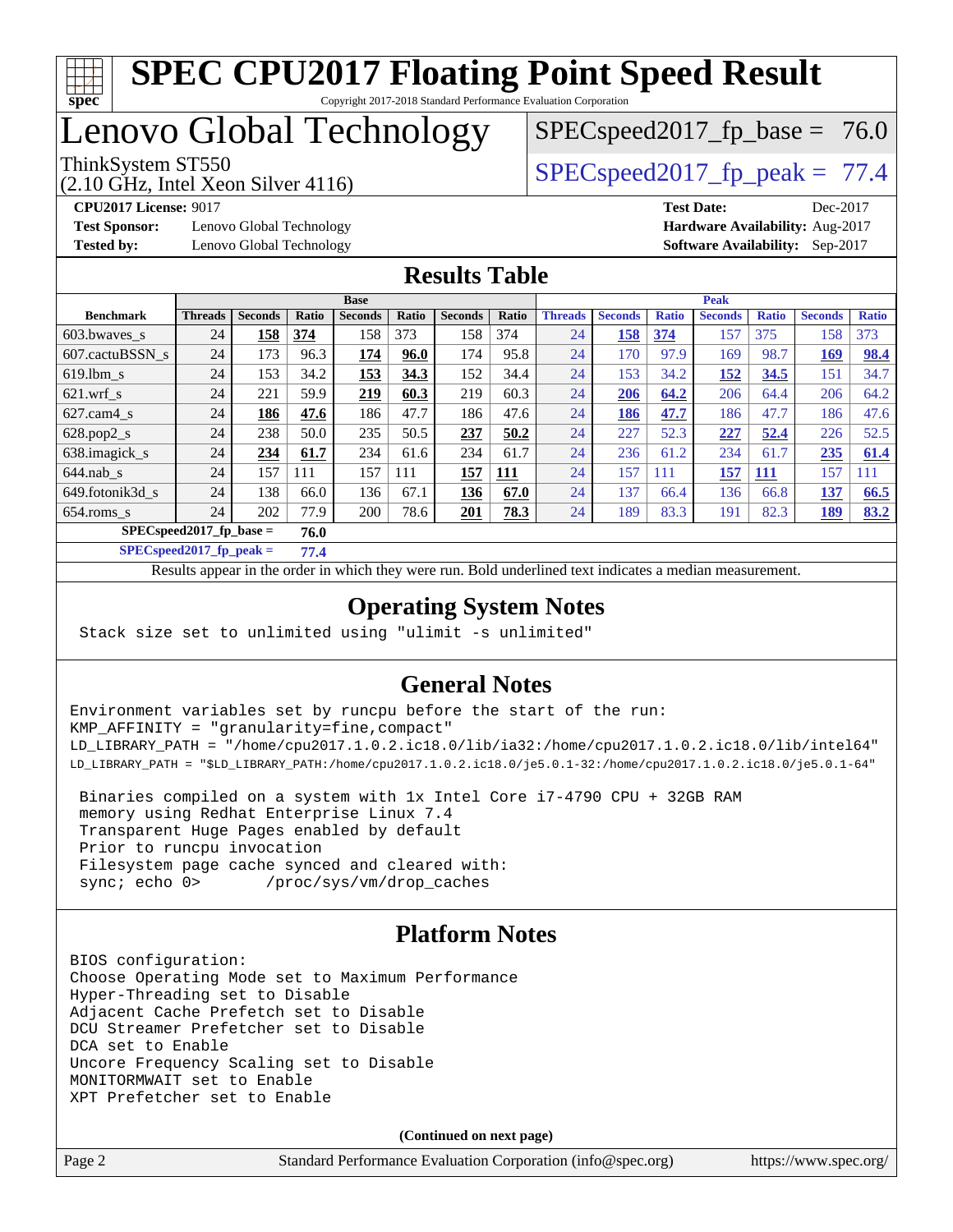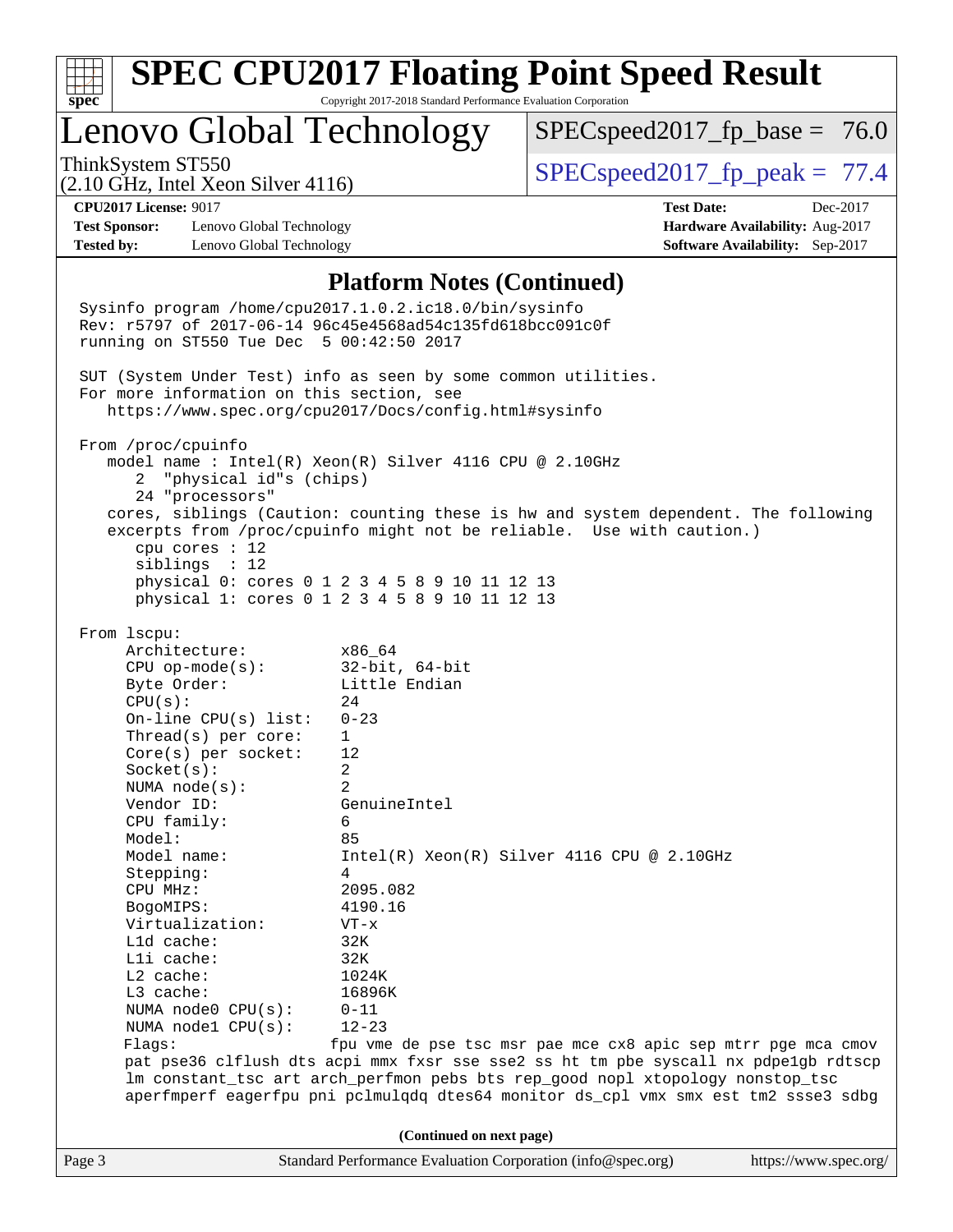| <b>SPEC CPU2017 Floating Point Speed Result</b>                                                                                                                                                                                                                                                                                                                                                                                                                                                                                                                                                              |                                   |
|--------------------------------------------------------------------------------------------------------------------------------------------------------------------------------------------------------------------------------------------------------------------------------------------------------------------------------------------------------------------------------------------------------------------------------------------------------------------------------------------------------------------------------------------------------------------------------------------------------------|-----------------------------------|
| Copyright 2017-2018 Standard Performance Evaluation Corporation<br>spec <sup>®</sup><br>Lenovo Global Technology                                                                                                                                                                                                                                                                                                                                                                                                                                                                                             | $SPEC speed2017_f p\_base = 76.0$ |
| ThinkSystem ST550<br>$(2.10 \text{ GHz}, \text{Intel Xeon Silver } 4116)$                                                                                                                                                                                                                                                                                                                                                                                                                                                                                                                                    | $SPEC speed2017_fp\_peak = 77.4$  |
| <b>CPU2017 License: 9017</b>                                                                                                                                                                                                                                                                                                                                                                                                                                                                                                                                                                                 | <b>Test Date:</b><br>Dec-2017     |
| <b>Test Sponsor:</b><br>Lenovo Global Technology                                                                                                                                                                                                                                                                                                                                                                                                                                                                                                                                                             | Hardware Availability: Aug-2017   |
| <b>Tested by:</b><br>Lenovo Global Technology                                                                                                                                                                                                                                                                                                                                                                                                                                                                                                                                                                | Software Availability: Sep-2017   |
| <b>Platform Notes (Continued)</b>                                                                                                                                                                                                                                                                                                                                                                                                                                                                                                                                                                            |                                   |
| fma cx16 xtpr pdcm pcid dca sse4_1 sse4_2 x2apic movbe popcnt tsc_deadline_timer aes<br>xsave avx f16c rdrand lahf_lm abm 3dnowprefetch ida arat epb pln pts dtherm intel_pt<br>tpr_shadow vnmi flexpriority ept vpid fsgsbase tsc_adjust bmil hle avx2 smep bmi2<br>erms invpcid rtm cqm mpx avx512f avx512dq rdseed adx smap clflushopt clwb avx512cd<br>avx512bw avx512vl xsaveopt xsavec xgetbvl cqm_llc cqm_occup_llc<br>/proc/cpuinfo cache data<br>cache size : 16896 KB                                                                                                                              |                                   |
| From numactl --hardware WARNING: a numactl 'node' might or might not correspond to a<br>physical chip.<br>$available: 2 nodes (0-1)$<br>node 0 cpus: 0 1 2 3 4 5 6 7 8 9 10 11<br>node 0 size: 193110 MB<br>node 0 free: 191843 MB<br>node 1 cpus: 12 13 14 15 16 17 18 19 20 21 22 23<br>node 1 size: 193504 MB<br>node 1 free: 192363 MB<br>node distances:<br>node<br>$\overline{0}$<br>$\overline{1}$<br>0:<br>10<br>21<br>1:<br>21<br>10                                                                                                                                                                |                                   |
| From /proc/meminfo<br>MemTotal:<br>395893848 kB<br>HugePages_Total:<br>0<br>Hugepagesize:<br>2048 kB                                                                                                                                                                                                                                                                                                                                                                                                                                                                                                         |                                   |
| From /etc/*release* /etc/*version*<br>SuSE-release:<br>SUSE Linux Enterprise Server 12 (x86_64)<br>$VERSION = 12$<br>PATCHLEVEL = 2<br># This file is deprecated and will be removed in a future service pack or release.<br># Please check /etc/os-release for details about this release.<br>os-release:<br>NAME="SLES"<br>VERSION="12-SP2"<br>VERSION_ID="12.2"<br>PRETTY_NAME="SUSE Linux Enterprise Server 12 SP2"<br>ID="sles"<br>ANSI COLOR="0;32"<br>$CPE\_NAME = "cpe://o:suse: sles:12:sp2"$<br>uname $-a$ :<br>Linux ST550 4.4.21-69-default #1 SMP Tue Oct 25 10:58:20 UTC 2016 (9464f67) x86_64 |                                   |
| x86_64 x86_64 GNU/Linux                                                                                                                                                                                                                                                                                                                                                                                                                                                                                                                                                                                      |                                   |
| (Continued on next page)                                                                                                                                                                                                                                                                                                                                                                                                                                                                                                                                                                                     |                                   |
| Page 4<br>Standard Performance Evaluation Corporation (info@spec.org)                                                                                                                                                                                                                                                                                                                                                                                                                                                                                                                                        | https://www.spec.org/             |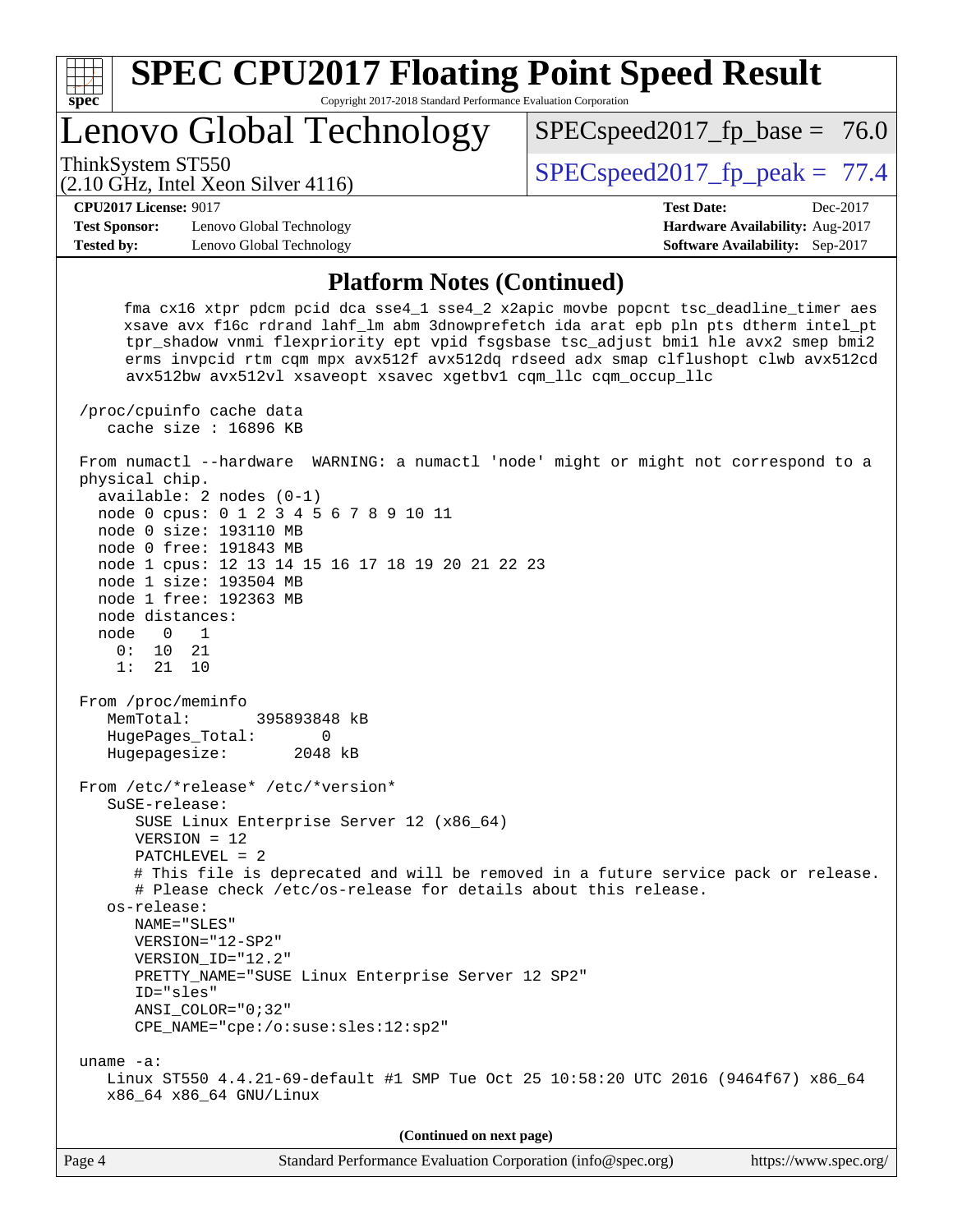|                                                                                                                                   |                                                                         | <b>SPEC CPU2017 Floating Point Speed Result</b>                                                                                                                                                                                                                                                                                                |                                                                                |
|-----------------------------------------------------------------------------------------------------------------------------------|-------------------------------------------------------------------------|------------------------------------------------------------------------------------------------------------------------------------------------------------------------------------------------------------------------------------------------------------------------------------------------------------------------------------------------|--------------------------------------------------------------------------------|
| spec <sup>®</sup><br>Lenovo Global Technology                                                                                     | Copyright 2017-2018 Standard Performance Evaluation Corporation         | $SPEC speed2017_f p\_base = 76.0$                                                                                                                                                                                                                                                                                                              |                                                                                |
| ThinkSystem ST550<br>$(2.10 \text{ GHz}, \text{Intel Xeon Silver } 4116)$                                                         |                                                                         | $SPEC speed2017_fp\_peak = 77.4$                                                                                                                                                                                                                                                                                                               |                                                                                |
| <b>CPU2017 License: 9017</b><br><b>Test Sponsor:</b><br>Lenovo Global Technology<br>Lenovo Global Technology<br><b>Tested by:</b> |                                                                         | <b>Test Date:</b>                                                                                                                                                                                                                                                                                                                              | Dec-2017<br>Hardware Availability: Aug-2017<br>Software Availability: Sep-2017 |
|                                                                                                                                   | <b>Platform Notes (Continued)</b>                                       |                                                                                                                                                                                                                                                                                                                                                |                                                                                |
| run-level $3$ Dec $4$ 18:26                                                                                                       |                                                                         |                                                                                                                                                                                                                                                                                                                                                |                                                                                |
| SPEC is set to: /home/cpu2017.1.0.2.ic18.0<br>Filesystem<br>/dev/sda2                                                             | Type Size Used Avail Use% Mounted on<br>btrfs 744G 113G 631G 16% / home |                                                                                                                                                                                                                                                                                                                                                |                                                                                |
| BIOS Lenovo -[O0E107W-1.01]- 08/11/2017<br>Memory:                                                                                |                                                                         | Additional information from dmidecode follows. WARNING: Use caution when you interpret<br>this section. The 'dmidecode' program reads system data which is "intended to allow<br>hardware to be accurately determined", but the intent may not be met, as there are<br>frequent changes to hardware, firmware, and the "DMTF SMBIOS" standard. |                                                                                |
| (End of data from sysinfo program)                                                                                                |                                                                         | 12x Hynix HMA84GR7AFR4N-VK 32 GB 2 rank 2666, configured at 2400                                                                                                                                                                                                                                                                               |                                                                                |
|                                                                                                                                   |                                                                         |                                                                                                                                                                                                                                                                                                                                                |                                                                                |
|                                                                                                                                   |                                                                         | <b>Compiler Version Notes</b>                                                                                                                                                                                                                                                                                                                  |                                                                                |
| CC 619.1bm_s(base) 638.imagick_s(base, peak) 644.nab_s(base, peak)                                                                |                                                                         |                                                                                                                                                                                                                                                                                                                                                |                                                                                |
| icc (ICC) 18.0.0 20170811<br>Copyright (C) 1985-2017 Intel Corporation. All rights reserved.                                      |                                                                         |                                                                                                                                                                                                                                                                                                                                                |                                                                                |
| $619.1$ bm $s$ (peak)<br>CC                                                                                                       |                                                                         |                                                                                                                                                                                                                                                                                                                                                |                                                                                |
| icc (ICC) 18.0.0 20170811<br>Copyright (C) 1985-2017 Intel Corporation. All rights reserved.                                      |                                                                         |                                                                                                                                                                                                                                                                                                                                                |                                                                                |
| FC 607.cactuBSSN_s(base)                                                                                                          |                                                                         |                                                                                                                                                                                                                                                                                                                                                |                                                                                |
| icpc (ICC) 18.0.0 20170811<br>Copyright (C) 1985-2017 Intel Corporation. All rights reserved.<br>icc (ICC) 18.0.0 20170811        |                                                                         |                                                                                                                                                                                                                                                                                                                                                |                                                                                |
| Copyright (C) 1985-2017 Intel Corporation. All rights reserved.<br>ifort (IFORT) 18.0.0 20170811                                  |                                                                         |                                                                                                                                                                                                                                                                                                                                                |                                                                                |
| Copyright (C) 1985-2017 Intel Corporation. All rights reserved.                                                                   |                                                                         |                                                                                                                                                                                                                                                                                                                                                |                                                                                |
| 607.cactuBSSN_s(peak)<br>FC                                                                                                       |                                                                         |                                                                                                                                                                                                                                                                                                                                                |                                                                                |
|                                                                                                                                   |                                                                         | (Continued on next page)                                                                                                                                                                                                                                                                                                                       |                                                                                |
| Page 5                                                                                                                            |                                                                         | Standard Performance Evaluation Corporation (info@spec.org)                                                                                                                                                                                                                                                                                    | https://www.spec.org/                                                          |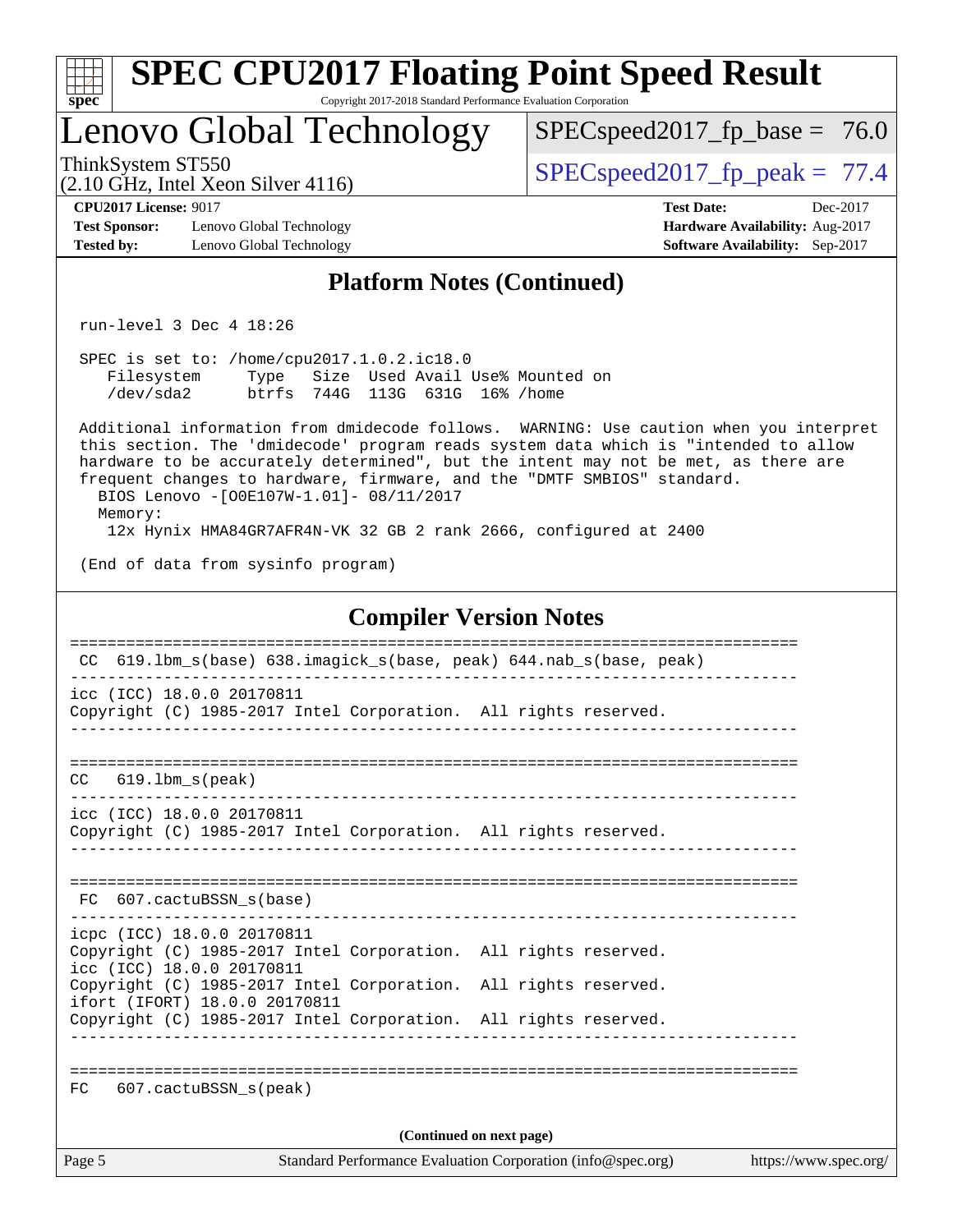

# **[SPEC CPU2017 Floating Point Speed Result](http://www.spec.org/auto/cpu2017/Docs/result-fields.html#SPECCPU2017FloatingPointSpeedResult)**

Copyright 2017-2018 Standard Performance Evaluation Corporation

Lenovo Global Technology

 $SPECspeed2017_fp\_base = 76.0$ 

(2.10 GHz, Intel Xeon Silver 4116)

 $SPECspeed2017_fp\_peak = 77.4$ 

**[Test Sponsor:](http://www.spec.org/auto/cpu2017/Docs/result-fields.html#TestSponsor)** Lenovo Global Technology **[Hardware Availability:](http://www.spec.org/auto/cpu2017/Docs/result-fields.html#HardwareAvailability)** Aug-2017 **[Tested by:](http://www.spec.org/auto/cpu2017/Docs/result-fields.html#Testedby)** Lenovo Global Technology **[Software Availability:](http://www.spec.org/auto/cpu2017/Docs/result-fields.html#SoftwareAvailability)** Sep-2017

**[CPU2017 License:](http://www.spec.org/auto/cpu2017/Docs/result-fields.html#CPU2017License)** 9017 **[Test Date:](http://www.spec.org/auto/cpu2017/Docs/result-fields.html#TestDate)** Dec-2017

## **[Compiler Version Notes \(Continued\)](http://www.spec.org/auto/cpu2017/Docs/result-fields.html#CompilerVersionNotes)**

| icpc (ICC) 18.0.0 20170811<br>Copyright (C) 1985-2017 Intel Corporation. All rights reserved.                                 |                                                                 |
|-------------------------------------------------------------------------------------------------------------------------------|-----------------------------------------------------------------|
| icc (ICC) 18.0.0 20170811<br>Copyright (C) 1985-2017 Intel Corporation. All rights reserved.<br>ifort (IFORT) 18.0.0 20170811 |                                                                 |
| Copyright (C) 1985-2017 Intel Corporation. All rights reserved.                                                               |                                                                 |
|                                                                                                                               |                                                                 |
| FC 603.bwaves_s(base) 649.fotonik3d_s(base) 654.roms_s(base)                                                                  |                                                                 |
| ifort (IFORT) 18.0.0 20170811<br>Copyright (C) 1985-2017 Intel Corporation. All rights reserved.                              |                                                                 |
| 603.bwaves_s(peak) 649.fotonik3d_s(peak) 654.roms_s(peak)<br>FC                                                               |                                                                 |
| ifort (IFORT) 18.0.0 20170811<br>Copyright (C) 1985-2017 Intel Corporation. All rights reserved.                              |                                                                 |
| $CC$ 621.wrf_s(base) 627.cam4_s(base, peak) 628.pop2_s(base)                                                                  |                                                                 |
| ifort (IFORT) 18.0.0 20170811<br>Copyright (C) 1985-2017 Intel Corporation. All rights reserved.<br>icc (ICC) 18.0.0 20170811 |                                                                 |
| Copyright (C) 1985-2017 Intel Corporation. All rights reserved.                                                               |                                                                 |
| $CC$ 621.wrf_s(peak) 628.pop2_s(peak)                                                                                         |                                                                 |
| ifort (IFORT) 18.0.0 20170811<br>Copyright (C) 1985-2017 Intel Corporation. All rights reserved.<br>icc (ICC) 18.0.0 20170811 |                                                                 |
|                                                                                                                               | Copyright (C) 1985-2017 Intel Corporation. All rights reserved. |

[C benchmarks](http://www.spec.org/auto/cpu2017/Docs/result-fields.html#Cbenchmarks):

[icc](http://www.spec.org/cpu2017/results/res2017q4/cpu2017-20171211-01525.flags.html#user_CCbase_intel_icc_18.0_66fc1ee009f7361af1fbd72ca7dcefbb700085f36577c54f309893dd4ec40d12360134090235512931783d35fd58c0460139e722d5067c5574d8eaf2b3e37e92)

**(Continued on next page)**

Page 6 Standard Performance Evaluation Corporation [\(info@spec.org\)](mailto:info@spec.org) <https://www.spec.org/>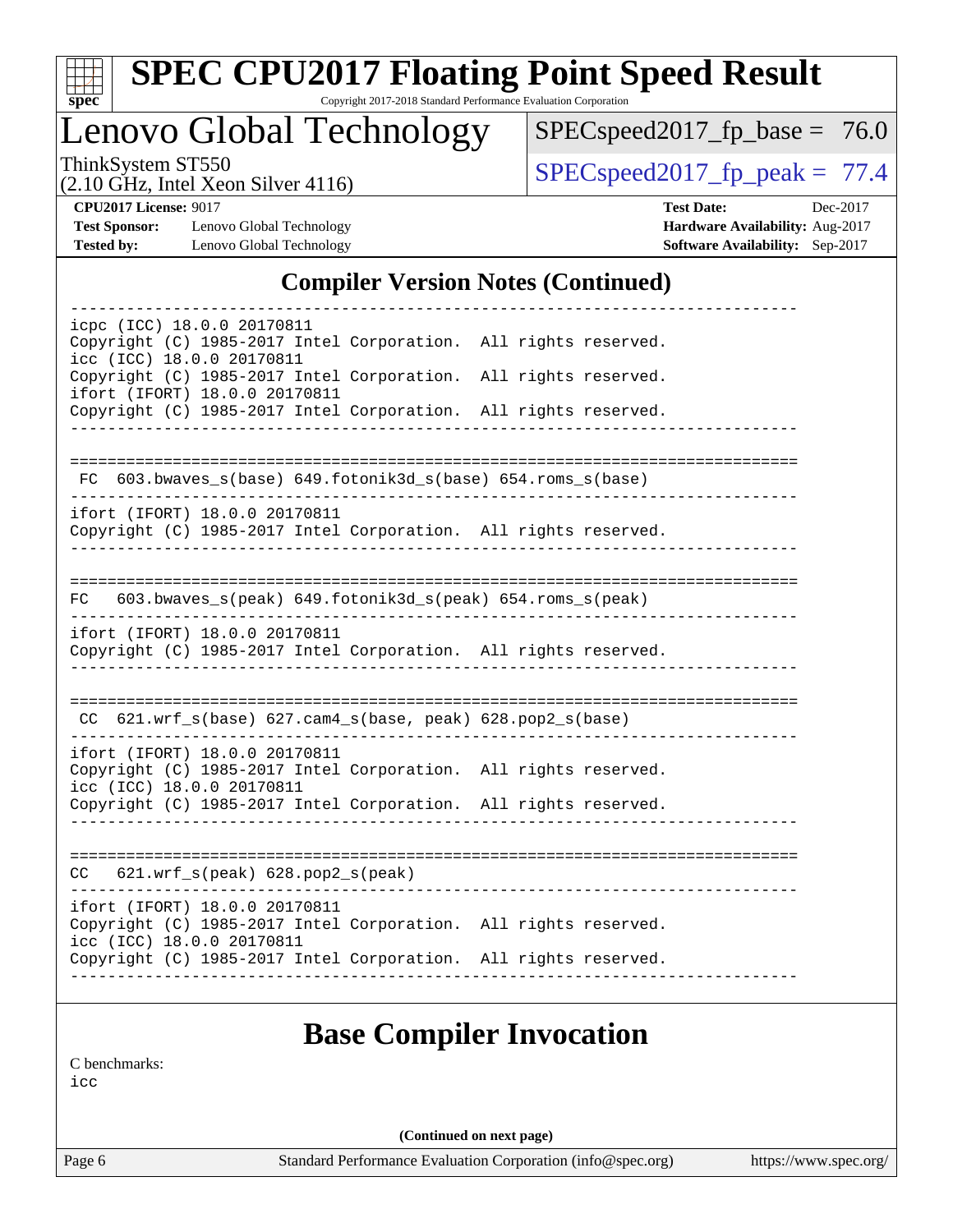

# Lenovo Global Technology

 $SPECspeed2017_fp\_base = 76.0$ 

ThinkSystem ST550  $SPEC speed2017$  fp\_peak = 77.4

(2.10 GHz, Intel Xeon Silver 4116)

**[Test Sponsor:](http://www.spec.org/auto/cpu2017/Docs/result-fields.html#TestSponsor)** Lenovo Global Technology **[Hardware Availability:](http://www.spec.org/auto/cpu2017/Docs/result-fields.html#HardwareAvailability)** Aug-2017 **[Tested by:](http://www.spec.org/auto/cpu2017/Docs/result-fields.html#Testedby)** Lenovo Global Technology **[Software Availability:](http://www.spec.org/auto/cpu2017/Docs/result-fields.html#SoftwareAvailability)** Sep-2017

**[CPU2017 License:](http://www.spec.org/auto/cpu2017/Docs/result-fields.html#CPU2017License)** 9017 **[Test Date:](http://www.spec.org/auto/cpu2017/Docs/result-fields.html#TestDate)** Dec-2017

# **[Base Compiler Invocation \(Continued\)](http://www.spec.org/auto/cpu2017/Docs/result-fields.html#BaseCompilerInvocation)**

[Fortran benchmarks](http://www.spec.org/auto/cpu2017/Docs/result-fields.html#Fortranbenchmarks): [ifort](http://www.spec.org/cpu2017/results/res2017q4/cpu2017-20171211-01525.flags.html#user_FCbase_intel_ifort_18.0_8111460550e3ca792625aed983ce982f94888b8b503583aa7ba2b8303487b4d8a21a13e7191a45c5fd58ff318f48f9492884d4413fa793fd88dd292cad7027ca)

[Benchmarks using both Fortran and C](http://www.spec.org/auto/cpu2017/Docs/result-fields.html#BenchmarksusingbothFortranandC): [ifort](http://www.spec.org/cpu2017/results/res2017q4/cpu2017-20171211-01525.flags.html#user_CC_FCbase_intel_ifort_18.0_8111460550e3ca792625aed983ce982f94888b8b503583aa7ba2b8303487b4d8a21a13e7191a45c5fd58ff318f48f9492884d4413fa793fd88dd292cad7027ca) [icc](http://www.spec.org/cpu2017/results/res2017q4/cpu2017-20171211-01525.flags.html#user_CC_FCbase_intel_icc_18.0_66fc1ee009f7361af1fbd72ca7dcefbb700085f36577c54f309893dd4ec40d12360134090235512931783d35fd58c0460139e722d5067c5574d8eaf2b3e37e92)

[Benchmarks using Fortran, C, and C++:](http://www.spec.org/auto/cpu2017/Docs/result-fields.html#BenchmarksusingFortranCandCXX) [icpc](http://www.spec.org/cpu2017/results/res2017q4/cpu2017-20171211-01525.flags.html#user_CC_CXX_FCbase_intel_icpc_18.0_c510b6838c7f56d33e37e94d029a35b4a7bccf4766a728ee175e80a419847e808290a9b78be685c44ab727ea267ec2f070ec5dc83b407c0218cded6866a35d07) [icc](http://www.spec.org/cpu2017/results/res2017q4/cpu2017-20171211-01525.flags.html#user_CC_CXX_FCbase_intel_icc_18.0_66fc1ee009f7361af1fbd72ca7dcefbb700085f36577c54f309893dd4ec40d12360134090235512931783d35fd58c0460139e722d5067c5574d8eaf2b3e37e92) [ifort](http://www.spec.org/cpu2017/results/res2017q4/cpu2017-20171211-01525.flags.html#user_CC_CXX_FCbase_intel_ifort_18.0_8111460550e3ca792625aed983ce982f94888b8b503583aa7ba2b8303487b4d8a21a13e7191a45c5fd58ff318f48f9492884d4413fa793fd88dd292cad7027ca)

## **[Base Portability Flags](http://www.spec.org/auto/cpu2017/Docs/result-fields.html#BasePortabilityFlags)**

 603.bwaves\_s: [-DSPEC\\_LP64](http://www.spec.org/cpu2017/results/res2017q4/cpu2017-20171211-01525.flags.html#suite_basePORTABILITY603_bwaves_s_DSPEC_LP64) 607.cactuBSSN\_s: [-DSPEC\\_LP64](http://www.spec.org/cpu2017/results/res2017q4/cpu2017-20171211-01525.flags.html#suite_basePORTABILITY607_cactuBSSN_s_DSPEC_LP64) 619.lbm\_s: [-DSPEC\\_LP64](http://www.spec.org/cpu2017/results/res2017q4/cpu2017-20171211-01525.flags.html#suite_basePORTABILITY619_lbm_s_DSPEC_LP64) 621.wrf\_s: [-DSPEC\\_LP64](http://www.spec.org/cpu2017/results/res2017q4/cpu2017-20171211-01525.flags.html#suite_basePORTABILITY621_wrf_s_DSPEC_LP64) [-DSPEC\\_CASE\\_FLAG](http://www.spec.org/cpu2017/results/res2017q4/cpu2017-20171211-01525.flags.html#b621.wrf_s_baseCPORTABILITY_DSPEC_CASE_FLAG) [-convert big\\_endian](http://www.spec.org/cpu2017/results/res2017q4/cpu2017-20171211-01525.flags.html#user_baseFPORTABILITY621_wrf_s_convert_big_endian_c3194028bc08c63ac5d04de18c48ce6d347e4e562e8892b8bdbdc0214820426deb8554edfa529a3fb25a586e65a3d812c835984020483e7e73212c4d31a38223) 627.cam4\_s: [-DSPEC\\_LP64](http://www.spec.org/cpu2017/results/res2017q4/cpu2017-20171211-01525.flags.html#suite_basePORTABILITY627_cam4_s_DSPEC_LP64) [-DSPEC\\_CASE\\_FLAG](http://www.spec.org/cpu2017/results/res2017q4/cpu2017-20171211-01525.flags.html#b627.cam4_s_baseCPORTABILITY_DSPEC_CASE_FLAG) 628.pop2\_s: [-DSPEC\\_LP64](http://www.spec.org/cpu2017/results/res2017q4/cpu2017-20171211-01525.flags.html#suite_basePORTABILITY628_pop2_s_DSPEC_LP64) [-DSPEC\\_CASE\\_FLAG](http://www.spec.org/cpu2017/results/res2017q4/cpu2017-20171211-01525.flags.html#b628.pop2_s_baseCPORTABILITY_DSPEC_CASE_FLAG) [-convert big\\_endian](http://www.spec.org/cpu2017/results/res2017q4/cpu2017-20171211-01525.flags.html#user_baseFPORTABILITY628_pop2_s_convert_big_endian_c3194028bc08c63ac5d04de18c48ce6d347e4e562e8892b8bdbdc0214820426deb8554edfa529a3fb25a586e65a3d812c835984020483e7e73212c4d31a38223) [-assume byterecl](http://www.spec.org/cpu2017/results/res2017q4/cpu2017-20171211-01525.flags.html#user_baseFPORTABILITY628_pop2_s_assume_byterecl_7e47d18b9513cf18525430bbf0f2177aa9bf368bc7a059c09b2c06a34b53bd3447c950d3f8d6c70e3faf3a05c8557d66a5798b567902e8849adc142926523472) 638.imagick\_s: [-DSPEC\\_LP64](http://www.spec.org/cpu2017/results/res2017q4/cpu2017-20171211-01525.flags.html#suite_basePORTABILITY638_imagick_s_DSPEC_LP64) 644.nab\_s: [-DSPEC\\_LP64](http://www.spec.org/cpu2017/results/res2017q4/cpu2017-20171211-01525.flags.html#suite_basePORTABILITY644_nab_s_DSPEC_LP64) 649.fotonik3d\_s: [-DSPEC\\_LP64](http://www.spec.org/cpu2017/results/res2017q4/cpu2017-20171211-01525.flags.html#suite_basePORTABILITY649_fotonik3d_s_DSPEC_LP64) 654.roms\_s: [-DSPEC\\_LP64](http://www.spec.org/cpu2017/results/res2017q4/cpu2017-20171211-01525.flags.html#suite_basePORTABILITY654_roms_s_DSPEC_LP64)

# **[Base Optimization Flags](http://www.spec.org/auto/cpu2017/Docs/result-fields.html#BaseOptimizationFlags)**

[C benchmarks](http://www.spec.org/auto/cpu2017/Docs/result-fields.html#Cbenchmarks): [-xCORE-AVX2](http://www.spec.org/cpu2017/results/res2017q4/cpu2017-20171211-01525.flags.html#user_CCbase_f-xCORE-AVX2) [-ipo](http://www.spec.org/cpu2017/results/res2017q4/cpu2017-20171211-01525.flags.html#user_CCbase_f-ipo) [-O3](http://www.spec.org/cpu2017/results/res2017q4/cpu2017-20171211-01525.flags.html#user_CCbase_f-O3) [-no-prec-div](http://www.spec.org/cpu2017/results/res2017q4/cpu2017-20171211-01525.flags.html#user_CCbase_f-no-prec-div) [-qopt-prefetch](http://www.spec.org/cpu2017/results/res2017q4/cpu2017-20171211-01525.flags.html#user_CCbase_f-qopt-prefetch) [-ffinite-math-only](http://www.spec.org/cpu2017/results/res2017q4/cpu2017-20171211-01525.flags.html#user_CCbase_f_finite_math_only_cb91587bd2077682c4b38af759c288ed7c732db004271a9512da14a4f8007909a5f1427ecbf1a0fb78ff2a814402c6114ac565ca162485bbcae155b5e4258871) [-qopt-mem-layout-trans=3](http://www.spec.org/cpu2017/results/res2017q4/cpu2017-20171211-01525.flags.html#user_CCbase_f-qopt-mem-layout-trans_de80db37974c74b1f0e20d883f0b675c88c3b01e9d123adea9b28688d64333345fb62bc4a798493513fdb68f60282f9a726aa07f478b2f7113531aecce732043) [-qopenmp](http://www.spec.org/cpu2017/results/res2017q4/cpu2017-20171211-01525.flags.html#user_CCbase_qopenmp_16be0c44f24f464004c6784a7acb94aca937f053568ce72f94b139a11c7c168634a55f6653758ddd83bcf7b8463e8028bb0b48b77bcddc6b78d5d95bb1df2967) [-DSPEC\\_OPENMP](http://www.spec.org/cpu2017/results/res2017q4/cpu2017-20171211-01525.flags.html#suite_CCbase_DSPEC_OPENMP)

[Fortran benchmarks](http://www.spec.org/auto/cpu2017/Docs/result-fields.html#Fortranbenchmarks):

[-DSPEC\\_OPENMP](http://www.spec.org/cpu2017/results/res2017q4/cpu2017-20171211-01525.flags.html#suite_FCbase_DSPEC_OPENMP) [-xCORE-AVX2](http://www.spec.org/cpu2017/results/res2017q4/cpu2017-20171211-01525.flags.html#user_FCbase_f-xCORE-AVX2) [-ipo](http://www.spec.org/cpu2017/results/res2017q4/cpu2017-20171211-01525.flags.html#user_FCbase_f-ipo) [-O3](http://www.spec.org/cpu2017/results/res2017q4/cpu2017-20171211-01525.flags.html#user_FCbase_f-O3) [-no-prec-div](http://www.spec.org/cpu2017/results/res2017q4/cpu2017-20171211-01525.flags.html#user_FCbase_f-no-prec-div) [-qopt-prefetch](http://www.spec.org/cpu2017/results/res2017q4/cpu2017-20171211-01525.flags.html#user_FCbase_f-qopt-prefetch) [-ffinite-math-only](http://www.spec.org/cpu2017/results/res2017q4/cpu2017-20171211-01525.flags.html#user_FCbase_f_finite_math_only_cb91587bd2077682c4b38af759c288ed7c732db004271a9512da14a4f8007909a5f1427ecbf1a0fb78ff2a814402c6114ac565ca162485bbcae155b5e4258871) [-qopt-mem-layout-trans=3](http://www.spec.org/cpu2017/results/res2017q4/cpu2017-20171211-01525.flags.html#user_FCbase_f-qopt-mem-layout-trans_de80db37974c74b1f0e20d883f0b675c88c3b01e9d123adea9b28688d64333345fb62bc4a798493513fdb68f60282f9a726aa07f478b2f7113531aecce732043) [-qopenmp](http://www.spec.org/cpu2017/results/res2017q4/cpu2017-20171211-01525.flags.html#user_FCbase_qopenmp_16be0c44f24f464004c6784a7acb94aca937f053568ce72f94b139a11c7c168634a55f6653758ddd83bcf7b8463e8028bb0b48b77bcddc6b78d5d95bb1df2967) [-nostandard-realloc-lhs](http://www.spec.org/cpu2017/results/res2017q4/cpu2017-20171211-01525.flags.html#user_FCbase_f_2003_std_realloc_82b4557e90729c0f113870c07e44d33d6f5a304b4f63d4c15d2d0f1fab99f5daaed73bdb9275d9ae411527f28b936061aa8b9c8f2d63842963b95c9dd6426b8a) [-align array32byte](http://www.spec.org/cpu2017/results/res2017q4/cpu2017-20171211-01525.flags.html#user_FCbase_align_array32byte_b982fe038af199962ba9a80c053b8342c548c85b40b8e86eb3cc33dee0d7986a4af373ac2d51c3f7cf710a18d62fdce2948f201cd044323541f22fc0fffc51b6)

[Benchmarks using both Fortran and C](http://www.spec.org/auto/cpu2017/Docs/result-fields.html#BenchmarksusingbothFortranandC):

[-xCORE-AVX2](http://www.spec.org/cpu2017/results/res2017q4/cpu2017-20171211-01525.flags.html#user_CC_FCbase_f-xCORE-AVX2) [-ipo](http://www.spec.org/cpu2017/results/res2017q4/cpu2017-20171211-01525.flags.html#user_CC_FCbase_f-ipo) [-O3](http://www.spec.org/cpu2017/results/res2017q4/cpu2017-20171211-01525.flags.html#user_CC_FCbase_f-O3) [-no-prec-div](http://www.spec.org/cpu2017/results/res2017q4/cpu2017-20171211-01525.flags.html#user_CC_FCbase_f-no-prec-div) [-qopt-prefetch](http://www.spec.org/cpu2017/results/res2017q4/cpu2017-20171211-01525.flags.html#user_CC_FCbase_f-qopt-prefetch) [-ffinite-math-only](http://www.spec.org/cpu2017/results/res2017q4/cpu2017-20171211-01525.flags.html#user_CC_FCbase_f_finite_math_only_cb91587bd2077682c4b38af759c288ed7c732db004271a9512da14a4f8007909a5f1427ecbf1a0fb78ff2a814402c6114ac565ca162485bbcae155b5e4258871) [-qopt-mem-layout-trans=3](http://www.spec.org/cpu2017/results/res2017q4/cpu2017-20171211-01525.flags.html#user_CC_FCbase_f-qopt-mem-layout-trans_de80db37974c74b1f0e20d883f0b675c88c3b01e9d123adea9b28688d64333345fb62bc4a798493513fdb68f60282f9a726aa07f478b2f7113531aecce732043) [-qopenmp](http://www.spec.org/cpu2017/results/res2017q4/cpu2017-20171211-01525.flags.html#user_CC_FCbase_qopenmp_16be0c44f24f464004c6784a7acb94aca937f053568ce72f94b139a11c7c168634a55f6653758ddd83bcf7b8463e8028bb0b48b77bcddc6b78d5d95bb1df2967) [-DSPEC\\_OPENMP](http://www.spec.org/cpu2017/results/res2017q4/cpu2017-20171211-01525.flags.html#suite_CC_FCbase_DSPEC_OPENMP) [-nostandard-realloc-lhs](http://www.spec.org/cpu2017/results/res2017q4/cpu2017-20171211-01525.flags.html#user_CC_FCbase_f_2003_std_realloc_82b4557e90729c0f113870c07e44d33d6f5a304b4f63d4c15d2d0f1fab99f5daaed73bdb9275d9ae411527f28b936061aa8b9c8f2d63842963b95c9dd6426b8a) [-align array32byte](http://www.spec.org/cpu2017/results/res2017q4/cpu2017-20171211-01525.flags.html#user_CC_FCbase_align_array32byte_b982fe038af199962ba9a80c053b8342c548c85b40b8e86eb3cc33dee0d7986a4af373ac2d51c3f7cf710a18d62fdce2948f201cd044323541f22fc0fffc51b6)

[Benchmarks using Fortran, C, and C++:](http://www.spec.org/auto/cpu2017/Docs/result-fields.html#BenchmarksusingFortranCandCXX)

```
-xCORE-AVX2 -ipo -O3 -no-prec-div -qopt-prefetch -ffinite-math-only
-qopt-mem-layout-trans=3 -qopenmp -DSPEC_OPENMP
```
**(Continued on next page)**

| Page 7 | Standard Performance Evaluation Corporation (info@spec.org) | https://www.spec.org/ |
|--------|-------------------------------------------------------------|-----------------------|
|        |                                                             |                       |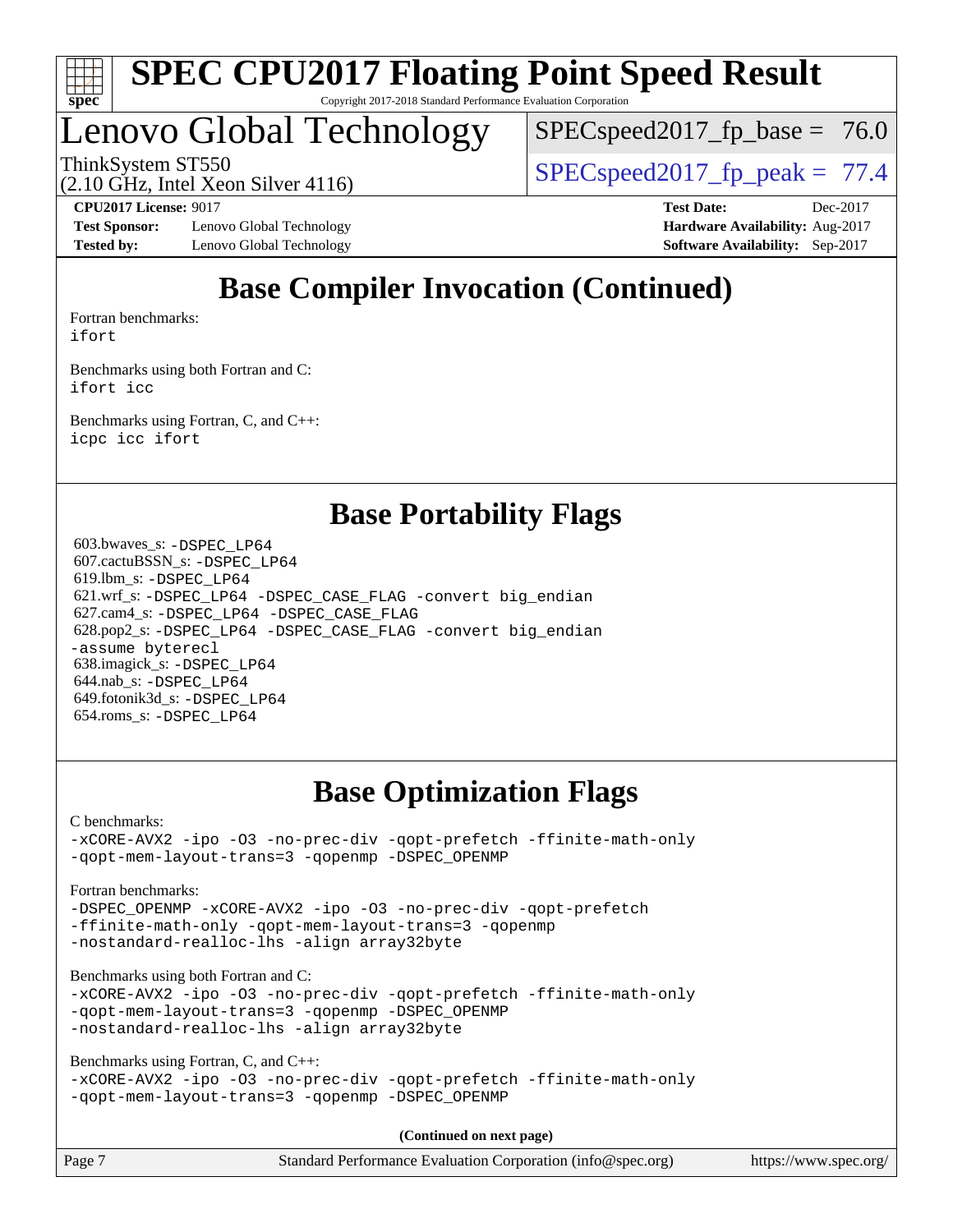

# Lenovo Global Technology

 $SPECspeed2017_fp\_base = 76.0$ 

ThinkSystem ST550  $SPIZ$  Intel Year Silver 4116

(2.10 GHz, Intel Xeon Silver 4116)

**[Test Sponsor:](http://www.spec.org/auto/cpu2017/Docs/result-fields.html#TestSponsor)** Lenovo Global Technology **[Hardware Availability:](http://www.spec.org/auto/cpu2017/Docs/result-fields.html#HardwareAvailability)** Aug-2017 **[Tested by:](http://www.spec.org/auto/cpu2017/Docs/result-fields.html#Testedby)** Lenovo Global Technology **[Software Availability:](http://www.spec.org/auto/cpu2017/Docs/result-fields.html#SoftwareAvailability)** Sep-2017

**[CPU2017 License:](http://www.spec.org/auto/cpu2017/Docs/result-fields.html#CPU2017License)** 9017 **[Test Date:](http://www.spec.org/auto/cpu2017/Docs/result-fields.html#TestDate)** Dec-2017

# **[Base Optimization Flags \(Continued\)](http://www.spec.org/auto/cpu2017/Docs/result-fields.html#BaseOptimizationFlags)**

[Benchmarks using Fortran, C, and C++](http://www.spec.org/auto/cpu2017/Docs/result-fields.html#BenchmarksusingFortranCandCXX) (continued): [-nostandard-realloc-lhs](http://www.spec.org/cpu2017/results/res2017q4/cpu2017-20171211-01525.flags.html#user_CC_CXX_FCbase_f_2003_std_realloc_82b4557e90729c0f113870c07e44d33d6f5a304b4f63d4c15d2d0f1fab99f5daaed73bdb9275d9ae411527f28b936061aa8b9c8f2d63842963b95c9dd6426b8a) [-align array32byte](http://www.spec.org/cpu2017/results/res2017q4/cpu2017-20171211-01525.flags.html#user_CC_CXX_FCbase_align_array32byte_b982fe038af199962ba9a80c053b8342c548c85b40b8e86eb3cc33dee0d7986a4af373ac2d51c3f7cf710a18d62fdce2948f201cd044323541f22fc0fffc51b6)

# **[Base Other Flags](http://www.spec.org/auto/cpu2017/Docs/result-fields.html#BaseOtherFlags)**

[C benchmarks](http://www.spec.org/auto/cpu2017/Docs/result-fields.html#Cbenchmarks):  $-m64 - std= c11$  $-m64 - std= c11$ 

[Fortran benchmarks](http://www.spec.org/auto/cpu2017/Docs/result-fields.html#Fortranbenchmarks): [-m64](http://www.spec.org/cpu2017/results/res2017q4/cpu2017-20171211-01525.flags.html#user_FCbase_intel_intel64_18.0_af43caccfc8ded86e7699f2159af6efc7655f51387b94da716254467f3c01020a5059329e2569e4053f409e7c9202a7efc638f7a6d1ffb3f52dea4a3e31d82ab)

[Benchmarks using both Fortran and C](http://www.spec.org/auto/cpu2017/Docs/result-fields.html#BenchmarksusingbothFortranandC):  $-m64 - std = c11$  $-m64 - std = c11$ 

[Benchmarks using Fortran, C, and C++:](http://www.spec.org/auto/cpu2017/Docs/result-fields.html#BenchmarksusingFortranCandCXX)  $-m64 - std = c11$  $-m64 - std = c11$ 

# **[Peak Compiler Invocation](http://www.spec.org/auto/cpu2017/Docs/result-fields.html#PeakCompilerInvocation)**

[C benchmarks](http://www.spec.org/auto/cpu2017/Docs/result-fields.html#Cbenchmarks): [icc](http://www.spec.org/cpu2017/results/res2017q4/cpu2017-20171211-01525.flags.html#user_CCpeak_intel_icc_18.0_66fc1ee009f7361af1fbd72ca7dcefbb700085f36577c54f309893dd4ec40d12360134090235512931783d35fd58c0460139e722d5067c5574d8eaf2b3e37e92)

[Fortran benchmarks](http://www.spec.org/auto/cpu2017/Docs/result-fields.html#Fortranbenchmarks): [ifort](http://www.spec.org/cpu2017/results/res2017q4/cpu2017-20171211-01525.flags.html#user_FCpeak_intel_ifort_18.0_8111460550e3ca792625aed983ce982f94888b8b503583aa7ba2b8303487b4d8a21a13e7191a45c5fd58ff318f48f9492884d4413fa793fd88dd292cad7027ca)

[Benchmarks using both Fortran and C](http://www.spec.org/auto/cpu2017/Docs/result-fields.html#BenchmarksusingbothFortranandC): [ifort](http://www.spec.org/cpu2017/results/res2017q4/cpu2017-20171211-01525.flags.html#user_CC_FCpeak_intel_ifort_18.0_8111460550e3ca792625aed983ce982f94888b8b503583aa7ba2b8303487b4d8a21a13e7191a45c5fd58ff318f48f9492884d4413fa793fd88dd292cad7027ca) [icc](http://www.spec.org/cpu2017/results/res2017q4/cpu2017-20171211-01525.flags.html#user_CC_FCpeak_intel_icc_18.0_66fc1ee009f7361af1fbd72ca7dcefbb700085f36577c54f309893dd4ec40d12360134090235512931783d35fd58c0460139e722d5067c5574d8eaf2b3e37e92)

[Benchmarks using Fortran, C, and C++:](http://www.spec.org/auto/cpu2017/Docs/result-fields.html#BenchmarksusingFortranCandCXX) [icpc](http://www.spec.org/cpu2017/results/res2017q4/cpu2017-20171211-01525.flags.html#user_CC_CXX_FCpeak_intel_icpc_18.0_c510b6838c7f56d33e37e94d029a35b4a7bccf4766a728ee175e80a419847e808290a9b78be685c44ab727ea267ec2f070ec5dc83b407c0218cded6866a35d07) [icc](http://www.spec.org/cpu2017/results/res2017q4/cpu2017-20171211-01525.flags.html#user_CC_CXX_FCpeak_intel_icc_18.0_66fc1ee009f7361af1fbd72ca7dcefbb700085f36577c54f309893dd4ec40d12360134090235512931783d35fd58c0460139e722d5067c5574d8eaf2b3e37e92) [ifort](http://www.spec.org/cpu2017/results/res2017q4/cpu2017-20171211-01525.flags.html#user_CC_CXX_FCpeak_intel_ifort_18.0_8111460550e3ca792625aed983ce982f94888b8b503583aa7ba2b8303487b4d8a21a13e7191a45c5fd58ff318f48f9492884d4413fa793fd88dd292cad7027ca)

# **[Peak Portability Flags](http://www.spec.org/auto/cpu2017/Docs/result-fields.html#PeakPortabilityFlags)**

Same as Base Portability Flags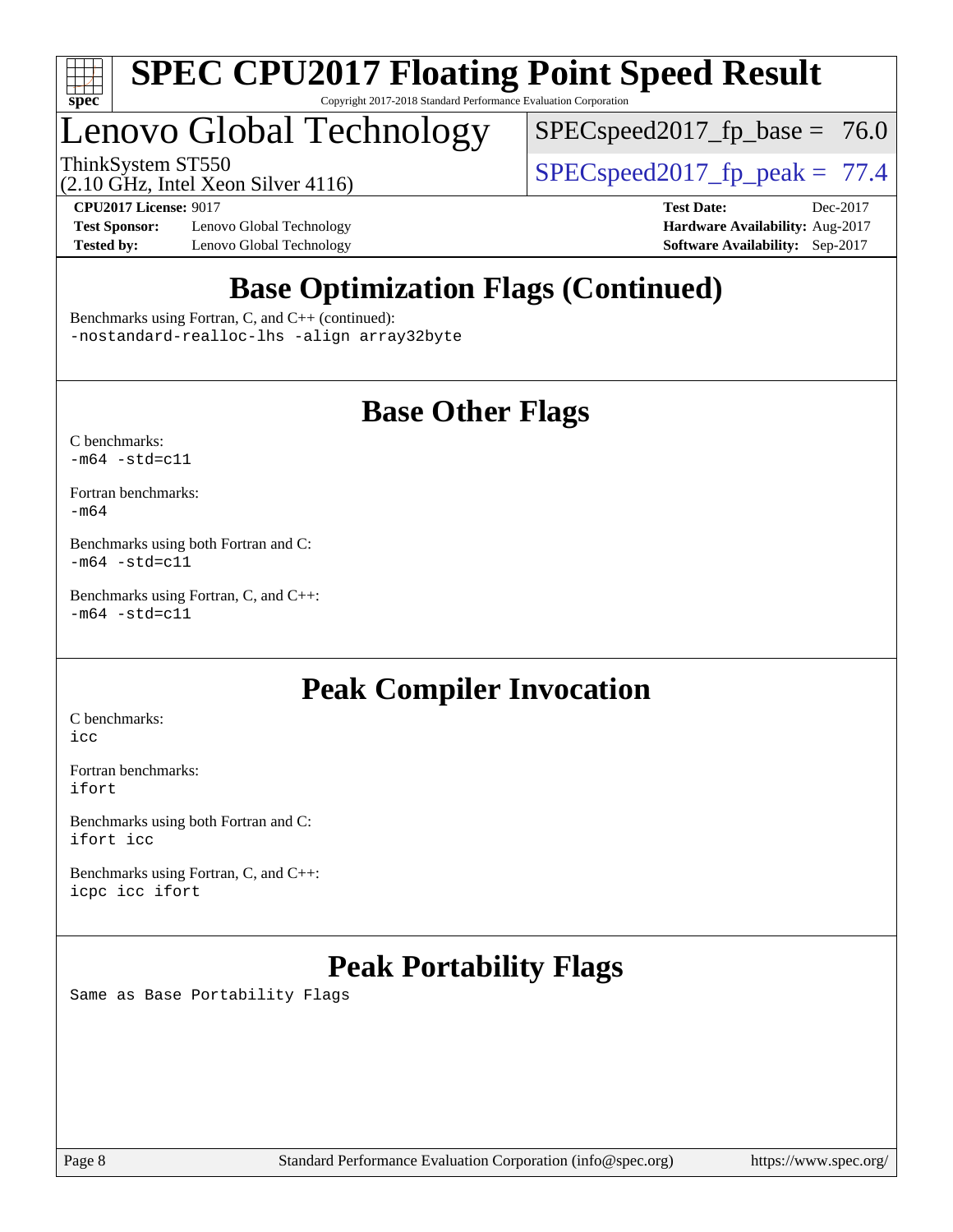

# Lenovo Global Technology

 $SPECspeed2017_fp\_base = 76.0$ 

(2.10 GHz, Intel Xeon Silver 4116)

ThinkSystem ST550  $SPEC speed2017$  fp\_peak = 77.4

**[Test Sponsor:](http://www.spec.org/auto/cpu2017/Docs/result-fields.html#TestSponsor)** Lenovo Global Technology **[Hardware Availability:](http://www.spec.org/auto/cpu2017/Docs/result-fields.html#HardwareAvailability)** Aug-2017 **[Tested by:](http://www.spec.org/auto/cpu2017/Docs/result-fields.html#Testedby)** Lenovo Global Technology **[Software Availability:](http://www.spec.org/auto/cpu2017/Docs/result-fields.html#SoftwareAvailability)** Sep-2017

**[CPU2017 License:](http://www.spec.org/auto/cpu2017/Docs/result-fields.html#CPU2017License)** 9017 **[Test Date:](http://www.spec.org/auto/cpu2017/Docs/result-fields.html#TestDate)** Dec-2017

# **[Peak Optimization Flags](http://www.spec.org/auto/cpu2017/Docs/result-fields.html#PeakOptimizationFlags)**

[C benchmarks](http://www.spec.org/auto/cpu2017/Docs/result-fields.html#Cbenchmarks):

 619.lbm\_s: [-prof-gen](http://www.spec.org/cpu2017/results/res2017q4/cpu2017-20171211-01525.flags.html#user_peakPASS1_CFLAGSPASS1_LDFLAGS619_lbm_s_prof_gen_5aa4926d6013ddb2a31985c654b3eb18169fc0c6952a63635c234f711e6e63dd76e94ad52365559451ec499a2cdb89e4dc58ba4c67ef54ca681ffbe1461d6b36)(pass 1) [-prof-use](http://www.spec.org/cpu2017/results/res2017q4/cpu2017-20171211-01525.flags.html#user_peakPASS2_CFLAGSPASS2_LDFLAGS619_lbm_s_prof_use_1a21ceae95f36a2b53c25747139a6c16ca95bd9def2a207b4f0849963b97e94f5260e30a0c64f4bb623698870e679ca08317ef8150905d41bd88c6f78df73f19)(pass 2) [-O2](http://www.spec.org/cpu2017/results/res2017q4/cpu2017-20171211-01525.flags.html#user_peakPASS1_COPTIMIZE619_lbm_s_f-O2) [-xCORE-AVX2](http://www.spec.org/cpu2017/results/res2017q4/cpu2017-20171211-01525.flags.html#user_peakPASS2_COPTIMIZE619_lbm_s_f-xCORE-AVX2) [-qopt-prefetch](http://www.spec.org/cpu2017/results/res2017q4/cpu2017-20171211-01525.flags.html#user_peakPASS1_COPTIMIZEPASS2_COPTIMIZE619_lbm_s_f-qopt-prefetch) [-ipo](http://www.spec.org/cpu2017/results/res2017q4/cpu2017-20171211-01525.flags.html#user_peakPASS2_COPTIMIZE619_lbm_s_f-ipo) [-O3](http://www.spec.org/cpu2017/results/res2017q4/cpu2017-20171211-01525.flags.html#user_peakPASS2_COPTIMIZE619_lbm_s_f-O3) [-ffinite-math-only](http://www.spec.org/cpu2017/results/res2017q4/cpu2017-20171211-01525.flags.html#user_peakPASS1_COPTIMIZEPASS2_COPTIMIZE619_lbm_s_f_finite_math_only_cb91587bd2077682c4b38af759c288ed7c732db004271a9512da14a4f8007909a5f1427ecbf1a0fb78ff2a814402c6114ac565ca162485bbcae155b5e4258871) [-no-prec-div](http://www.spec.org/cpu2017/results/res2017q4/cpu2017-20171211-01525.flags.html#user_peakPASS2_COPTIMIZE619_lbm_s_f-no-prec-div) [-qopt-mem-layout-trans=3](http://www.spec.org/cpu2017/results/res2017q4/cpu2017-20171211-01525.flags.html#user_peakPASS1_COPTIMIZEPASS2_COPTIMIZE619_lbm_s_f-qopt-mem-layout-trans_de80db37974c74b1f0e20d883f0b675c88c3b01e9d123adea9b28688d64333345fb62bc4a798493513fdb68f60282f9a726aa07f478b2f7113531aecce732043) [-DSPEC\\_SUPPRESS\\_OPENMP](http://www.spec.org/cpu2017/results/res2017q4/cpu2017-20171211-01525.flags.html#suite_peakPASS1_COPTIMIZE619_lbm_s_DSPEC_SUPPRESS_OPENMP) [-qopenmp](http://www.spec.org/cpu2017/results/res2017q4/cpu2017-20171211-01525.flags.html#user_peakPASS2_COPTIMIZE619_lbm_s_qopenmp_16be0c44f24f464004c6784a7acb94aca937f053568ce72f94b139a11c7c168634a55f6653758ddd83bcf7b8463e8028bb0b48b77bcddc6b78d5d95bb1df2967) [-DSPEC\\_OPENMP](http://www.spec.org/cpu2017/results/res2017q4/cpu2017-20171211-01525.flags.html#suite_peakPASS2_COPTIMIZE619_lbm_s_DSPEC_OPENMP) 638.imagick\_s: [-xCORE-AVX2](http://www.spec.org/cpu2017/results/res2017q4/cpu2017-20171211-01525.flags.html#user_peakCOPTIMIZE638_imagick_s_f-xCORE-AVX2) [-ipo](http://www.spec.org/cpu2017/results/res2017q4/cpu2017-20171211-01525.flags.html#user_peakCOPTIMIZE638_imagick_s_f-ipo) [-O3](http://www.spec.org/cpu2017/results/res2017q4/cpu2017-20171211-01525.flags.html#user_peakCOPTIMIZE638_imagick_s_f-O3) [-no-prec-div](http://www.spec.org/cpu2017/results/res2017q4/cpu2017-20171211-01525.flags.html#user_peakCOPTIMIZE638_imagick_s_f-no-prec-div) [-qopt-prefetch](http://www.spec.org/cpu2017/results/res2017q4/cpu2017-20171211-01525.flags.html#user_peakCOPTIMIZE638_imagick_s_f-qopt-prefetch) [-ffinite-math-only](http://www.spec.org/cpu2017/results/res2017q4/cpu2017-20171211-01525.flags.html#user_peakCOPTIMIZE638_imagick_s_f_finite_math_only_cb91587bd2077682c4b38af759c288ed7c732db004271a9512da14a4f8007909a5f1427ecbf1a0fb78ff2a814402c6114ac565ca162485bbcae155b5e4258871) [-qopt-mem-layout-trans=3](http://www.spec.org/cpu2017/results/res2017q4/cpu2017-20171211-01525.flags.html#user_peakCOPTIMIZE638_imagick_s_f-qopt-mem-layout-trans_de80db37974c74b1f0e20d883f0b675c88c3b01e9d123adea9b28688d64333345fb62bc4a798493513fdb68f60282f9a726aa07f478b2f7113531aecce732043) [-qopenmp](http://www.spec.org/cpu2017/results/res2017q4/cpu2017-20171211-01525.flags.html#user_peakCOPTIMIZE638_imagick_s_qopenmp_16be0c44f24f464004c6784a7acb94aca937f053568ce72f94b139a11c7c168634a55f6653758ddd83bcf7b8463e8028bb0b48b77bcddc6b78d5d95bb1df2967) [-DSPEC\\_OPENMP](http://www.spec.org/cpu2017/results/res2017q4/cpu2017-20171211-01525.flags.html#suite_peakCOPTIMIZE638_imagick_s_DSPEC_OPENMP) 644.nab\_s: Same as 638.imagick\_s [Fortran benchmarks](http://www.spec.org/auto/cpu2017/Docs/result-fields.html#Fortranbenchmarks): [-prof-gen](http://www.spec.org/cpu2017/results/res2017q4/cpu2017-20171211-01525.flags.html#user_FCpeak_prof_gen_5aa4926d6013ddb2a31985c654b3eb18169fc0c6952a63635c234f711e6e63dd76e94ad52365559451ec499a2cdb89e4dc58ba4c67ef54ca681ffbe1461d6b36)(pass 1) [-prof-use](http://www.spec.org/cpu2017/results/res2017q4/cpu2017-20171211-01525.flags.html#user_FCpeak_prof_use_1a21ceae95f36a2b53c25747139a6c16ca95bd9def2a207b4f0849963b97e94f5260e30a0c64f4bb623698870e679ca08317ef8150905d41bd88c6f78df73f19)(pass 2) [-DSPEC\\_SUPPRESS\\_OPENMP](http://www.spec.org/cpu2017/results/res2017q4/cpu2017-20171211-01525.flags.html#suite_FCpeak_DSPEC_SUPPRESS_OPENMP) [-DSPEC\\_OPENMP](http://www.spec.org/cpu2017/results/res2017q4/cpu2017-20171211-01525.flags.html#suite_FCpeak_DSPEC_OPENMP) [-O2](http://www.spec.org/cpu2017/results/res2017q4/cpu2017-20171211-01525.flags.html#user_FCpeak_f-O2) [-xCORE-AVX2](http://www.spec.org/cpu2017/results/res2017q4/cpu2017-20171211-01525.flags.html#user_FCpeak_f-xCORE-AVX2) [-qopt-prefetch](http://www.spec.org/cpu2017/results/res2017q4/cpu2017-20171211-01525.flags.html#user_FCpeak_f-qopt-prefetch) [-ipo](http://www.spec.org/cpu2017/results/res2017q4/cpu2017-20171211-01525.flags.html#user_FCpeak_f-ipo) [-O3](http://www.spec.org/cpu2017/results/res2017q4/cpu2017-20171211-01525.flags.html#user_FCpeak_f-O3) [-ffinite-math-only](http://www.spec.org/cpu2017/results/res2017q4/cpu2017-20171211-01525.flags.html#user_FCpeak_f_finite_math_only_cb91587bd2077682c4b38af759c288ed7c732db004271a9512da14a4f8007909a5f1427ecbf1a0fb78ff2a814402c6114ac565ca162485bbcae155b5e4258871) [-no-prec-div](http://www.spec.org/cpu2017/results/res2017q4/cpu2017-20171211-01525.flags.html#user_FCpeak_f-no-prec-div) [-qopt-mem-layout-trans=3](http://www.spec.org/cpu2017/results/res2017q4/cpu2017-20171211-01525.flags.html#user_FCpeak_f-qopt-mem-layout-trans_de80db37974c74b1f0e20d883f0b675c88c3b01e9d123adea9b28688d64333345fb62bc4a798493513fdb68f60282f9a726aa07f478b2f7113531aecce732043) [-qopenmp](http://www.spec.org/cpu2017/results/res2017q4/cpu2017-20171211-01525.flags.html#user_FCpeak_qopenmp_16be0c44f24f464004c6784a7acb94aca937f053568ce72f94b139a11c7c168634a55f6653758ddd83bcf7b8463e8028bb0b48b77bcddc6b78d5d95bb1df2967) [-nostandard-realloc-lhs](http://www.spec.org/cpu2017/results/res2017q4/cpu2017-20171211-01525.flags.html#user_FCpeak_f_2003_std_realloc_82b4557e90729c0f113870c07e44d33d6f5a304b4f63d4c15d2d0f1fab99f5daaed73bdb9275d9ae411527f28b936061aa8b9c8f2d63842963b95c9dd6426b8a) [-align array32byte](http://www.spec.org/cpu2017/results/res2017q4/cpu2017-20171211-01525.flags.html#user_FCpeak_align_array32byte_b982fe038af199962ba9a80c053b8342c548c85b40b8e86eb3cc33dee0d7986a4af373ac2d51c3f7cf710a18d62fdce2948f201cd044323541f22fc0fffc51b6) [Benchmarks using both Fortran and C](http://www.spec.org/auto/cpu2017/Docs/result-fields.html#BenchmarksusingbothFortranandC): 621.wrf\_s: [-prof-gen](http://www.spec.org/cpu2017/results/res2017q4/cpu2017-20171211-01525.flags.html#user_peakPASS1_CFLAGSPASS1_FFLAGSPASS1_LDFLAGS621_wrf_s_prof_gen_5aa4926d6013ddb2a31985c654b3eb18169fc0c6952a63635c234f711e6e63dd76e94ad52365559451ec499a2cdb89e4dc58ba4c67ef54ca681ffbe1461d6b36)(pass 1) [-prof-use](http://www.spec.org/cpu2017/results/res2017q4/cpu2017-20171211-01525.flags.html#user_peakPASS2_CFLAGSPASS2_FFLAGSPASS2_LDFLAGS621_wrf_s_prof_use_1a21ceae95f36a2b53c25747139a6c16ca95bd9def2a207b4f0849963b97e94f5260e30a0c64f4bb623698870e679ca08317ef8150905d41bd88c6f78df73f19)(pass 2) [-O2](http://www.spec.org/cpu2017/results/res2017q4/cpu2017-20171211-01525.flags.html#user_peakPASS1_COPTIMIZEPASS1_FOPTIMIZE621_wrf_s_f-O2) [-xCORE-AVX2](http://www.spec.org/cpu2017/results/res2017q4/cpu2017-20171211-01525.flags.html#user_peakPASS2_COPTIMIZEPASS2_FOPTIMIZE621_wrf_s_f-xCORE-AVX2) [-qopt-prefetch](http://www.spec.org/cpu2017/results/res2017q4/cpu2017-20171211-01525.flags.html#user_peakPASS1_COPTIMIZEPASS1_FOPTIMIZEPASS2_COPTIMIZEPASS2_FOPTIMIZE621_wrf_s_f-qopt-prefetch) [-ipo](http://www.spec.org/cpu2017/results/res2017q4/cpu2017-20171211-01525.flags.html#user_peakPASS2_COPTIMIZEPASS2_FOPTIMIZE621_wrf_s_f-ipo) [-O3](http://www.spec.org/cpu2017/results/res2017q4/cpu2017-20171211-01525.flags.html#user_peakPASS2_COPTIMIZEPASS2_FOPTIMIZE621_wrf_s_f-O3) [-ffinite-math-only](http://www.spec.org/cpu2017/results/res2017q4/cpu2017-20171211-01525.flags.html#user_peakPASS1_COPTIMIZEPASS1_FOPTIMIZEPASS2_COPTIMIZEPASS2_FOPTIMIZE621_wrf_s_f_finite_math_only_cb91587bd2077682c4b38af759c288ed7c732db004271a9512da14a4f8007909a5f1427ecbf1a0fb78ff2a814402c6114ac565ca162485bbcae155b5e4258871) [-no-prec-div](http://www.spec.org/cpu2017/results/res2017q4/cpu2017-20171211-01525.flags.html#user_peakPASS2_COPTIMIZEPASS2_FOPTIMIZE621_wrf_s_f-no-prec-div) [-qopt-mem-layout-trans=3](http://www.spec.org/cpu2017/results/res2017q4/cpu2017-20171211-01525.flags.html#user_peakPASS1_COPTIMIZEPASS1_FOPTIMIZEPASS2_COPTIMIZEPASS2_FOPTIMIZE621_wrf_s_f-qopt-mem-layout-trans_de80db37974c74b1f0e20d883f0b675c88c3b01e9d123adea9b28688d64333345fb62bc4a798493513fdb68f60282f9a726aa07f478b2f7113531aecce732043) [-DSPEC\\_SUPPRESS\\_OPENMP](http://www.spec.org/cpu2017/results/res2017q4/cpu2017-20171211-01525.flags.html#suite_peakPASS1_COPTIMIZEPASS1_FOPTIMIZE621_wrf_s_DSPEC_SUPPRESS_OPENMP) [-qopenmp](http://www.spec.org/cpu2017/results/res2017q4/cpu2017-20171211-01525.flags.html#user_peakPASS2_COPTIMIZEPASS2_FOPTIMIZE621_wrf_s_qopenmp_16be0c44f24f464004c6784a7acb94aca937f053568ce72f94b139a11c7c168634a55f6653758ddd83bcf7b8463e8028bb0b48b77bcddc6b78d5d95bb1df2967) [-DSPEC\\_OPENMP](http://www.spec.org/cpu2017/results/res2017q4/cpu2017-20171211-01525.flags.html#suite_peakPASS2_COPTIMIZEPASS2_FOPTIMIZE621_wrf_s_DSPEC_OPENMP) [-nostandard-realloc-lhs](http://www.spec.org/cpu2017/results/res2017q4/cpu2017-20171211-01525.flags.html#user_peakEXTRA_FOPTIMIZE621_wrf_s_f_2003_std_realloc_82b4557e90729c0f113870c07e44d33d6f5a304b4f63d4c15d2d0f1fab99f5daaed73bdb9275d9ae411527f28b936061aa8b9c8f2d63842963b95c9dd6426b8a) [-align array32byte](http://www.spec.org/cpu2017/results/res2017q4/cpu2017-20171211-01525.flags.html#user_peakEXTRA_FOPTIMIZE621_wrf_s_align_array32byte_b982fe038af199962ba9a80c053b8342c548c85b40b8e86eb3cc33dee0d7986a4af373ac2d51c3f7cf710a18d62fdce2948f201cd044323541f22fc0fffc51b6) 627.cam4\_s: [-xCORE-AVX2](http://www.spec.org/cpu2017/results/res2017q4/cpu2017-20171211-01525.flags.html#user_peakCOPTIMIZEFOPTIMIZE627_cam4_s_f-xCORE-AVX2) [-ipo](http://www.spec.org/cpu2017/results/res2017q4/cpu2017-20171211-01525.flags.html#user_peakCOPTIMIZEFOPTIMIZE627_cam4_s_f-ipo) [-O3](http://www.spec.org/cpu2017/results/res2017q4/cpu2017-20171211-01525.flags.html#user_peakCOPTIMIZEFOPTIMIZE627_cam4_s_f-O3) [-no-prec-div](http://www.spec.org/cpu2017/results/res2017q4/cpu2017-20171211-01525.flags.html#user_peakCOPTIMIZEFOPTIMIZE627_cam4_s_f-no-prec-div) [-qopt-prefetch](http://www.spec.org/cpu2017/results/res2017q4/cpu2017-20171211-01525.flags.html#user_peakCOPTIMIZEFOPTIMIZE627_cam4_s_f-qopt-prefetch) [-ffinite-math-only](http://www.spec.org/cpu2017/results/res2017q4/cpu2017-20171211-01525.flags.html#user_peakCOPTIMIZEFOPTIMIZE627_cam4_s_f_finite_math_only_cb91587bd2077682c4b38af759c288ed7c732db004271a9512da14a4f8007909a5f1427ecbf1a0fb78ff2a814402c6114ac565ca162485bbcae155b5e4258871) [-qopt-mem-layout-trans=3](http://www.spec.org/cpu2017/results/res2017q4/cpu2017-20171211-01525.flags.html#user_peakCOPTIMIZEFOPTIMIZE627_cam4_s_f-qopt-mem-layout-trans_de80db37974c74b1f0e20d883f0b675c88c3b01e9d123adea9b28688d64333345fb62bc4a798493513fdb68f60282f9a726aa07f478b2f7113531aecce732043) [-qopenmp](http://www.spec.org/cpu2017/results/res2017q4/cpu2017-20171211-01525.flags.html#user_peakCOPTIMIZEFOPTIMIZE627_cam4_s_qopenmp_16be0c44f24f464004c6784a7acb94aca937f053568ce72f94b139a11c7c168634a55f6653758ddd83bcf7b8463e8028bb0b48b77bcddc6b78d5d95bb1df2967) [-DSPEC\\_OPENMP](http://www.spec.org/cpu2017/results/res2017q4/cpu2017-20171211-01525.flags.html#suite_peakCOPTIMIZEFOPTIMIZE627_cam4_s_DSPEC_OPENMP) [-nostandard-realloc-lhs](http://www.spec.org/cpu2017/results/res2017q4/cpu2017-20171211-01525.flags.html#user_peakEXTRA_FOPTIMIZE627_cam4_s_f_2003_std_realloc_82b4557e90729c0f113870c07e44d33d6f5a304b4f63d4c15d2d0f1fab99f5daaed73bdb9275d9ae411527f28b936061aa8b9c8f2d63842963b95c9dd6426b8a) [-align array32byte](http://www.spec.org/cpu2017/results/res2017q4/cpu2017-20171211-01525.flags.html#user_peakEXTRA_FOPTIMIZE627_cam4_s_align_array32byte_b982fe038af199962ba9a80c053b8342c548c85b40b8e86eb3cc33dee0d7986a4af373ac2d51c3f7cf710a18d62fdce2948f201cd044323541f22fc0fffc51b6) 628.pop2\_s: Same as 621.wrf\_s [Benchmarks using Fortran, C, and C++](http://www.spec.org/auto/cpu2017/Docs/result-fields.html#BenchmarksusingFortranCandCXX): [-prof-gen](http://www.spec.org/cpu2017/results/res2017q4/cpu2017-20171211-01525.flags.html#user_CC_CXX_FCpeak_prof_gen_5aa4926d6013ddb2a31985c654b3eb18169fc0c6952a63635c234f711e6e63dd76e94ad52365559451ec499a2cdb89e4dc58ba4c67ef54ca681ffbe1461d6b36)(pass 1) [-prof-use](http://www.spec.org/cpu2017/results/res2017q4/cpu2017-20171211-01525.flags.html#user_CC_CXX_FCpeak_prof_use_1a21ceae95f36a2b53c25747139a6c16ca95bd9def2a207b4f0849963b97e94f5260e30a0c64f4bb623698870e679ca08317ef8150905d41bd88c6f78df73f19)(pass 2) [-O2](http://www.spec.org/cpu2017/results/res2017q4/cpu2017-20171211-01525.flags.html#user_CC_CXX_FCpeak_f-O2) [-xCORE-AVX2](http://www.spec.org/cpu2017/results/res2017q4/cpu2017-20171211-01525.flags.html#user_CC_CXX_FCpeak_f-xCORE-AVX2) [-qopt-prefetch](http://www.spec.org/cpu2017/results/res2017q4/cpu2017-20171211-01525.flags.html#user_CC_CXX_FCpeak_f-qopt-prefetch) [-ipo](http://www.spec.org/cpu2017/results/res2017q4/cpu2017-20171211-01525.flags.html#user_CC_CXX_FCpeak_f-ipo) [-O3](http://www.spec.org/cpu2017/results/res2017q4/cpu2017-20171211-01525.flags.html#user_CC_CXX_FCpeak_f-O3) [-ffinite-math-only](http://www.spec.org/cpu2017/results/res2017q4/cpu2017-20171211-01525.flags.html#user_CC_CXX_FCpeak_f_finite_math_only_cb91587bd2077682c4b38af759c288ed7c732db004271a9512da14a4f8007909a5f1427ecbf1a0fb78ff2a814402c6114ac565ca162485bbcae155b5e4258871) [-no-prec-div](http://www.spec.org/cpu2017/results/res2017q4/cpu2017-20171211-01525.flags.html#user_CC_CXX_FCpeak_f-no-prec-div) [-qopt-mem-layout-trans=3](http://www.spec.org/cpu2017/results/res2017q4/cpu2017-20171211-01525.flags.html#user_CC_CXX_FCpeak_f-qopt-mem-layout-trans_de80db37974c74b1f0e20d883f0b675c88c3b01e9d123adea9b28688d64333345fb62bc4a798493513fdb68f60282f9a726aa07f478b2f7113531aecce732043) [-DSPEC\\_SUPPRESS\\_OPENMP](http://www.spec.org/cpu2017/results/res2017q4/cpu2017-20171211-01525.flags.html#suite_CC_CXX_FCpeak_DSPEC_SUPPRESS_OPENMP) [-qopenmp](http://www.spec.org/cpu2017/results/res2017q4/cpu2017-20171211-01525.flags.html#user_CC_CXX_FCpeak_qopenmp_16be0c44f24f464004c6784a7acb94aca937f053568ce72f94b139a11c7c168634a55f6653758ddd83bcf7b8463e8028bb0b48b77bcddc6b78d5d95bb1df2967) [-DSPEC\\_OPENMP](http://www.spec.org/cpu2017/results/res2017q4/cpu2017-20171211-01525.flags.html#suite_CC_CXX_FCpeak_DSPEC_OPENMP) [-nostandard-realloc-lhs](http://www.spec.org/cpu2017/results/res2017q4/cpu2017-20171211-01525.flags.html#user_CC_CXX_FCpeak_f_2003_std_realloc_82b4557e90729c0f113870c07e44d33d6f5a304b4f63d4c15d2d0f1fab99f5daaed73bdb9275d9ae411527f28b936061aa8b9c8f2d63842963b95c9dd6426b8a) [-align array32byte](http://www.spec.org/cpu2017/results/res2017q4/cpu2017-20171211-01525.flags.html#user_CC_CXX_FCpeak_align_array32byte_b982fe038af199962ba9a80c053b8342c548c85b40b8e86eb3cc33dee0d7986a4af373ac2d51c3f7cf710a18d62fdce2948f201cd044323541f22fc0fffc51b6) **[Peak Other Flags](http://www.spec.org/auto/cpu2017/Docs/result-fields.html#PeakOtherFlags)** [C benchmarks](http://www.spec.org/auto/cpu2017/Docs/result-fields.html#Cbenchmarks):  $-m64 - std= c11$  $-m64 - std= c11$ **(Continued on next page)**

Page 9 Standard Performance Evaluation Corporation [\(info@spec.org\)](mailto:info@spec.org) <https://www.spec.org/>